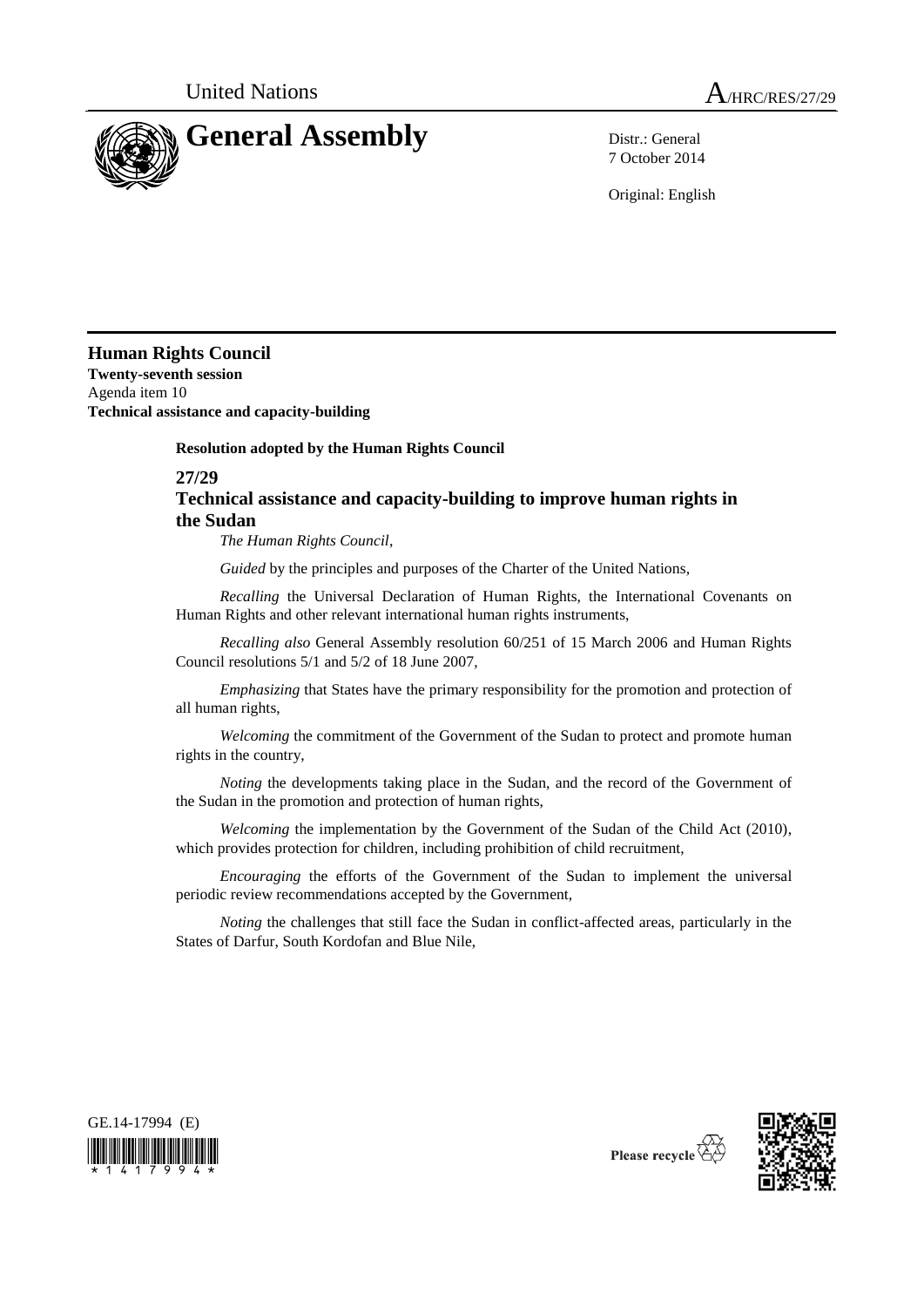1. *Takes note* of the report of the Independent Expert on the situation of human rights in the Sudan submitted to the Human Rights Council at its twenty-seventh session,<sup>1</sup> and the recommendations made therein;

2. *Takes note with appreciation* of the work of the Independent Expert;

3. *Takes note* of the continued cooperation of the Government of the Sudan with the Independent Expert to enable him to fulfil his mandate, and of the Government's stated commitment to continue this cooperation;

4. *Encourages* the initiative of holding a comprehensive, inclusive national dialogue in the Sudan to achieve sustainable peace, as well as the progress being made by Sudanese stakeholders to prepare for this process with the support of the African Union High-Level Implementation Panel;

5. *Takes note* of the assessment made by the Independent Expert in paragraph 46 of his report, encourages the Government of the Sudan to fulfil its pledges with regard to the release of political prisoners, and further encourages all Sudanese stakeholders to ensure the creation of a conducive environment for inclusive, transparent and credible dialogue;

6. *Commends* the steps taken by the Sudan Ministry of Education to reinforce human rights education at the basic and secondary levels in the course of the implementation of the National Plan for the Protection and Promotion of Human Rights (2013-2023), and encourages the Government of the Sudan to continue these efforts;

7. *Welcomes* the efforts made by the Government of the Sudan in combating human trafficking, including by enacting national legislation, such as the Human Trafficking Act, by forming and strengthening national mechanisms, and by continuing its cooperation with regional and international stakeholders in this issue;

8. *Encourages* the Government of the Sudan to further promote and protect the right to freedom of religion and belief, and in this respect to comply with its constitutional obligations and its obligations under the International Covenant on Civil and Political Rights;

9. *Expresses serious concern* at excessive use of force, including the lethal shooting of demonstrators in September 2013 and March 2014, and calls upon the Government of the Sudan to institute an independent public inquiry and to refer its findings to the judiciary within its legal system to ensure justice and accountability related to those incidents;

10. *Expresses concern* at reports of restrictions on the media, pre- and post-publication censorship, seizure of newspapers, the banning of some journalists and violations of the rights to freedom of expression and freedom of association and of peaceful assembly;

11. *Urges* the Government of the Sudan to further its efforts for the promotion and protection of human rights, in particular to ensure freedom from arbitrary arrest and detention, and to respect the human rights of all individuals, including human rights defenders and members of civil society organizations;

12. *Condemns* the violations and abuses of international human rights and humanitarian law reported in the States of Darfur, South Kordofan and Blue Nile and by all parties, including sexual and gender-based violence, the indiscriminate aerial bombings of humanitarian facilities, such as the reported bombing of a hospital run by Doctors Without Borders, and the targeting of civilians and humanitarian aid workers, and urges all parties to resort to peace;

 $1$  A/HRC/27/69.

-